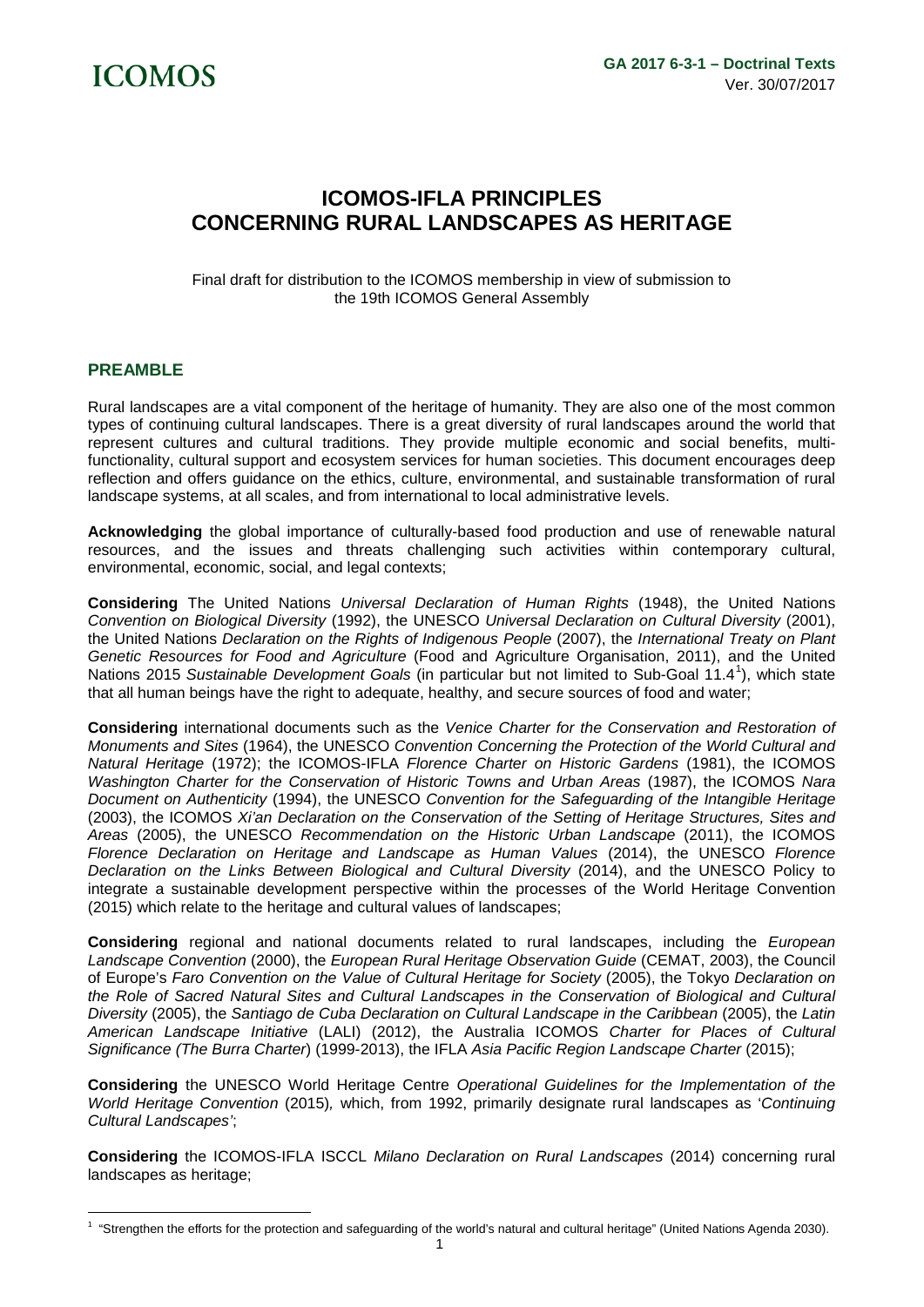**Considering** the International Union for the Conservation of Nature (IUCN) recognition of Category V Protected Landscapes and Seascapes in their management system, the IUCN efforts of sustaining pastoral nomadism (*World Initiative on Sustainable Pastoralism,* 2008), the joint ICOMOS-IUCN initiative "*Connecting Practice - nature and culture*" and the importance of people interacting with their environment in ways that sustain bio-cultural diversity (including agrobiodiversity, as well as cultural and spiritual values);

**Considering** the FAO *Globally Important Agricultural Heritage Systems* (GIAHS) programme that aims to identify and safeguard remarkable land-use systems and landscapes with heritage value and rich in globally significant agricultural biological diversity and knowledge systems:

**Considering** other documents solely related to aspects of rural landscapes, such as the *Charter of Baeza on Agrarian Heritage* (2012), the *Recommendations of the World Heritage Thematic Expert Meeting on Vineyard Cultural Landscapes,* Tokaj, Hungary (2001) and recommendations of many other thematic expert meetings on rural cultural landscapes as heritage;

#### **ICOMOS and IFLA**

**Commit** to expand their cooperative actions by adopting the dissemination and use of the following principles in order to promote the understanding, effective protection, sustainable transformation, and transmission and appreciation of rural landscape heritage as part of human societies and cultures and a crucial resource across the world.

The principles presented in this document seek to address loss and adverse changes to rural landscapes and their associated communities through the recognition, safeguarding, and promotion of their heritage values. Its goal is to promote an appropriate balance between economic, social, cultural, and environmental aspects.

# **1 PRINCIPLES**

#### **A Definitions**

**Rural Landscape:** For the purpose of this document, rural landscapes are terrestrial and aquatic areas co-produced by human-nature interaction used for the production of food and other renewable natural resources, via agriculture, animal husbandry and pastoralism, fishing and aquaculture, forestry, wild food gathering, hunting, and extraction of other resources, such as salt. Rural landscapes are multifunctional resources. At the same time, all rural areas have cultural meanings attributed to them by people and communities: all rural areas are landscapes.

Rural landscapes are dynamic, living systems encompassing places produced and managed through traditional methods, techniques, accumulated knowledge, and cultural practices, as well as those places where traditional approaches to production have been changed. Rural landscape systems encompass rural elements and functional, productive, spatial, visual, symbolic, environmental relationships among them and with a wider context.

Rural landscapes encompass both well-managed and degraded or abandoned areas that can be reused or reclaimed. They can be huge rural spaces, peri-urban areas as well as small spaces within built-up areas. Rural landscapes encompass land surfaces, subsurface soils and resources, the airspace above, and water bodies.

**Rural landscape as heritage:** Refers to the tangible and intangible heritage of rural areas. Rural landscape as heritage encompasses physical attributes – the productive land itself, morphology, water, infrastructure, vegetation, settlements, rural buildings and centers, vernacular architecture, transport, and trade networks, etc. – as well as wider physical, cultural, and environmental linkages and settings. Rural landscape as heritage also includes associated cultural knowledge, traditions, practices, expressions of local human communities' identity and belonging, and the cultural values and meanings attributed to those landscapes by past and contemporary people and communities. Rural landscapes as heritage encompass technical, scientific, and practical knowledge, related to human-nature relationships.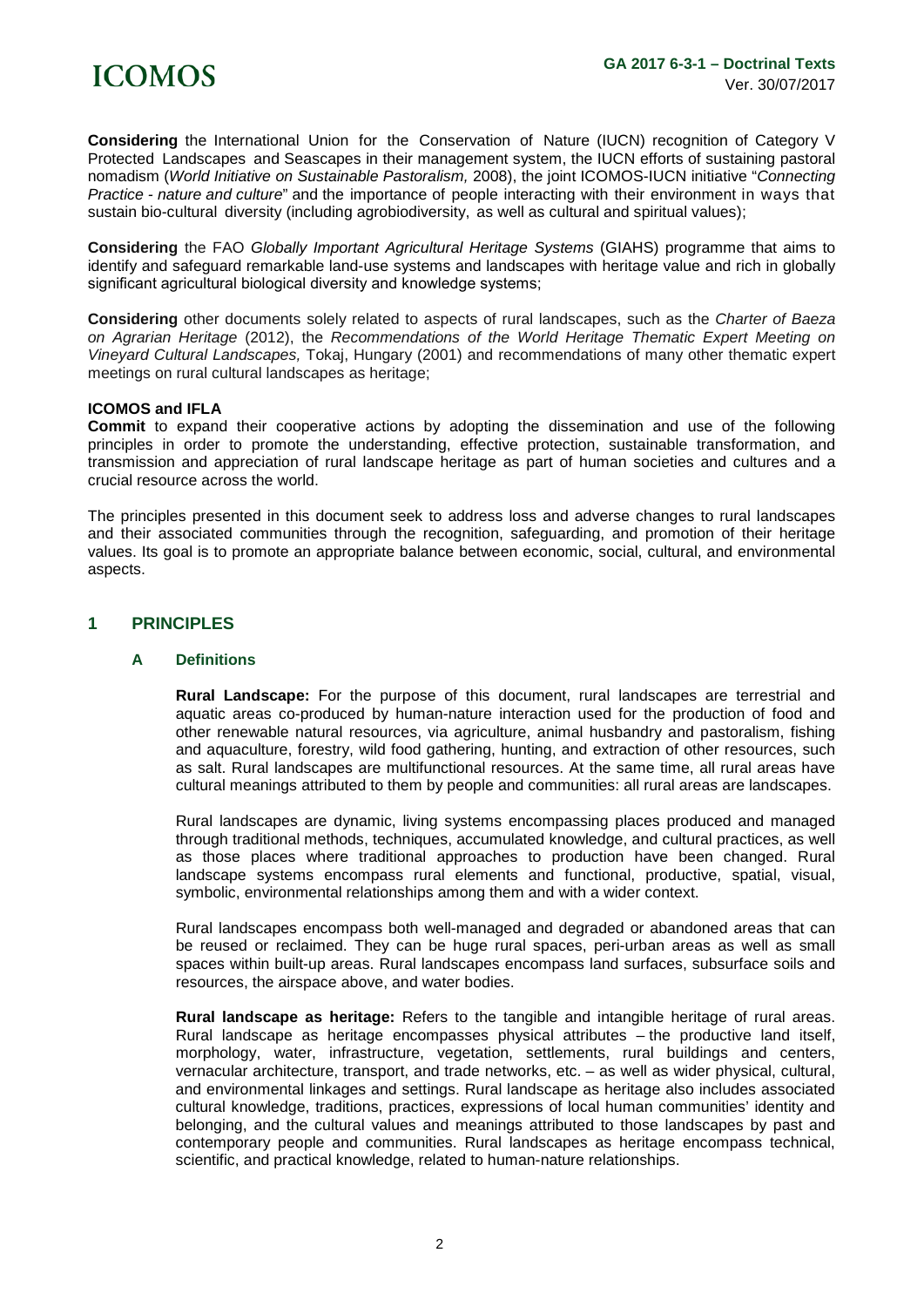

Rural landscapes as heritage are expressions of social structures and functional organizations, realizing, using and transforming them, in the past and in the present. Rural landscape as heritage encompasses cultural, spiritual, and natural attributes that contribute to the continuation of biocultural diversity.

All rural areas can be read as heritage, both outstanding and ordinary, traditional and recently transformed by modernization activities: heritage can be present in different types and degrees and related to many historic periods, as a palimpsest.

#### **B Importance**

Rural landscapes have been shaped over millennia and represent significant parts of the earth's human and environmental history, ways of living, and heritage. Many areas of the world are vital sources of food, renewable natural resources, associated world view and wellbeing for local and indigenous communities, as well as for visitors and tourists. Landscapes used for the production and/or harvesting of plant and animal species, including edible resources, demonstrate the entangled connections between humans and other species across broad areas. The diversity of agricultural, forest, animal husbandry, fishery and aquaculture, wild-resource, and other resource practices is essential for the future adaptation and resilience of global human life.

The heritage values of rural landscapes are recognised in some heritage inventories, such as the UNESCO World Heritage List as *'continuing cultural landscapes'*. The values may be recognised in regional, national, and local heritage inventories and protected area regimes. Identification of rural landscapes values at any level aims to provide awareness of rural landscapes' tangible and intangible characters and values, and is the first and necessary step to promote the sustainable conservation of such areas and transmission of their associated knowledge and cultural meanings to future generations.

#### **C Threats**

Increasing human populations and climate change make rural landscapes vulnerable to risks of loss and/or abandonment or radical change. The threats to rural landscapes reflect three interrelated types of change:

- 1 Demographic and cultural (population growth in urban areas and depopulation in rural areas, urban expansion, intensive infrastructure works, development pressures, loss of traditional practices, techniques, local knowledge, and cultures);
- 2 Structural (globalization, change and growth of trade and relations, economic growth or decline, intensification of agricultural practices and techniques, change of land and loss of native pastures and of domesticated species diversity);
- 3 Environmental (climate change, pollution and environmental degradation including nonsustainable resource mining, impacts on soil, vegetation, and air quality, and loss of biodiversity and agro-biodiversity).

## **D Challenges**

Heritage should play a significant role in the recognition, protection and promotion of rural landscapes and biocultural diversity due to the significant values it represents. Heritage can contribute to sustaining and increasing the adaptation and resilience of rural landscapes by supporting rural and urban inhabitants, local communities, governments, industries, and corporations as integral aspect to managing the dynamic nature, threats, risks, strengths, and potentialities of such areas. Conservation of the integrity and authenticity of the heritage should focus on assuring the standard and quality of living of local populations working and living in rural landscapes. As all heritage, rural heritage is an economic resource: its use should be appropriate and should provide vital support to its long-term sustainability.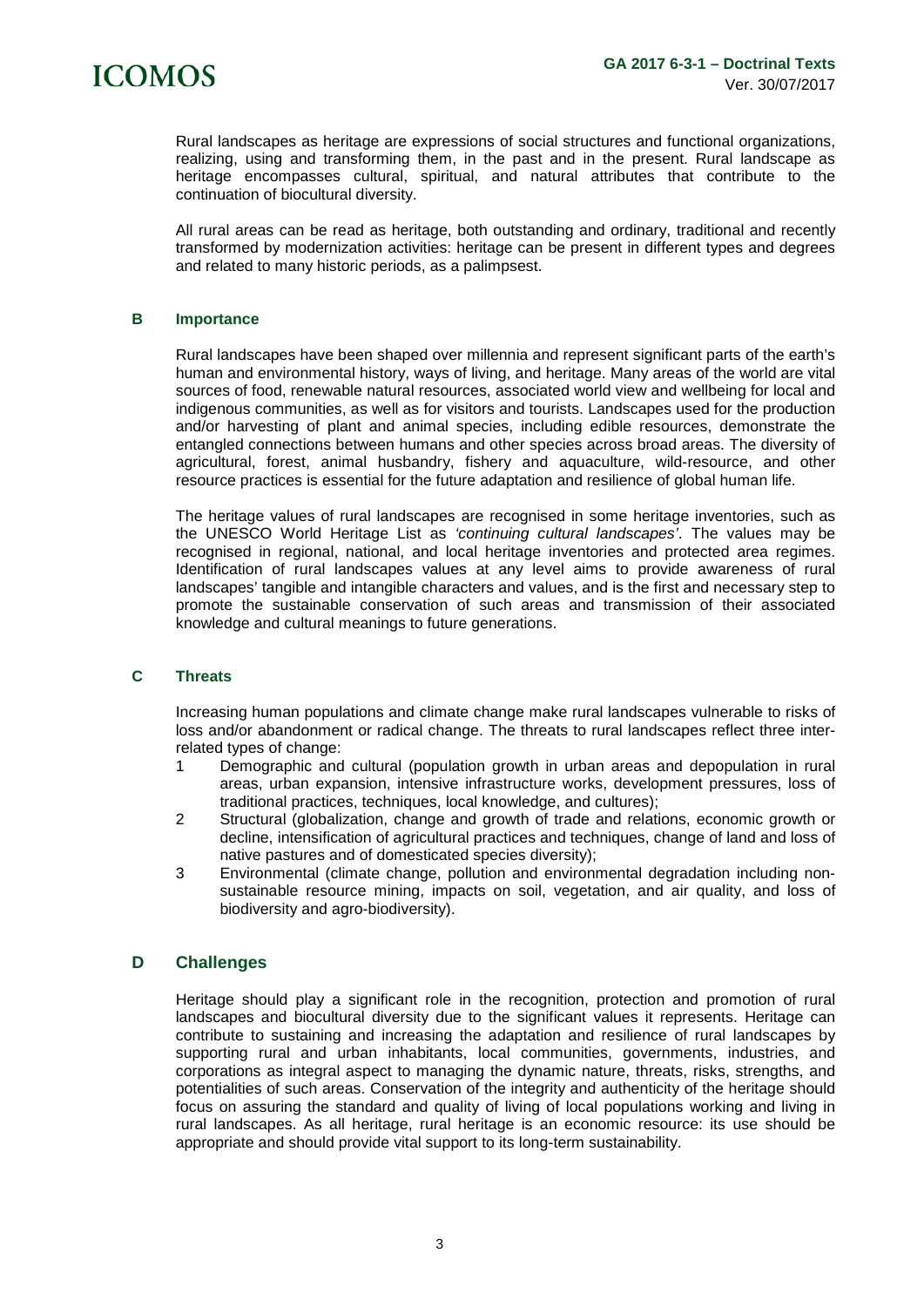

#### **E Benefits**

Rural landscapes are critical resources for the future of human society and the world environment: they provide food and raw materials as well as a sense of identity; they represent economic, spatial, environmental, social, cultural, spiritual, health, scientific, technical and, in some areas, recreational factors. In addition to food and raw materials, rural landscapes contribute to land conservation (nature, environment, soil, hydrographic networks) and the transmission of rural cultures (techniques, knowledge of environment, cultural traditions, etc.) to future generations. Rural landscapes often provide distinct economic and tourism benefits when closely associated with the communication and enhancement of their heritage values.

Over the past decades, environmental and cultural heritage have been the subject of increasing international, interdisciplinary, and transdisciplinary research. Communities as knowledgeholders or local initiatives and collaboration among stakeholders, rural and urban inhabitants, and professionals have contributed to conservation, awareness, and enhancement of rural landscapes as a valuable shared resource. Many international, national, and local public administrations have supported this idea through their legislation and policies.

#### **F Sustainability of rural landscapes**

Many rural systems have proven to be sustainable and resilient over time. Various aspects of these systems can inform future management of rural activities and support conservation and improvement of biocultural diversity and peoples' rights to adequate quantities and good quality of food and raw materials.

As landscapes undergo continuous, irreversible, and inevitable processes of transformation, rural landscape policies should focus on managing acceptable and appropriate changes over time, dealing with conserving, respecting, and enhancing heritage values.

# **2 ACTION CRITERIA**

Specific measures are: understand, protect, sustainably manage the transformation, communicate and transmit landscapes and their heritage values.

#### **A Understand rural landscapes and their heritage values**

- 1 **Recognise that all rural landscapes have heritage values**, whether assessed to be of outstanding or ordinary values, and that such heritage values will vary with scale and character (shapes, materials, uses and functions, time periods, changes).
- 2 **Document the heritage values of rural landscapes** as a basis of effective planning, decision-making, and management. Inventories, catalogues, atlases and maps provide basic knowledge of rural landscapes to spatial planning, environmental and heritage protection and management tools, landscape design and monitoring.
- 3 **Develop base-line knowledge of the physical and cultural characteristics of rural landscapes**: the status of the rural landscape today; its historical transformations and expressions of tangible and intangible heritage; historic, inherited, and contemporary socio-cultural perceptions of the landscape; past and present links (spatial, cultural, social, productive, and functional) between all elements (natural and human-made, material and immaterial) of rural landscape systems; and the stakeholders involved in both their past and present. Inventorying and cataloguing aim to describe rural landscapes in the current state but also to identify changes over time.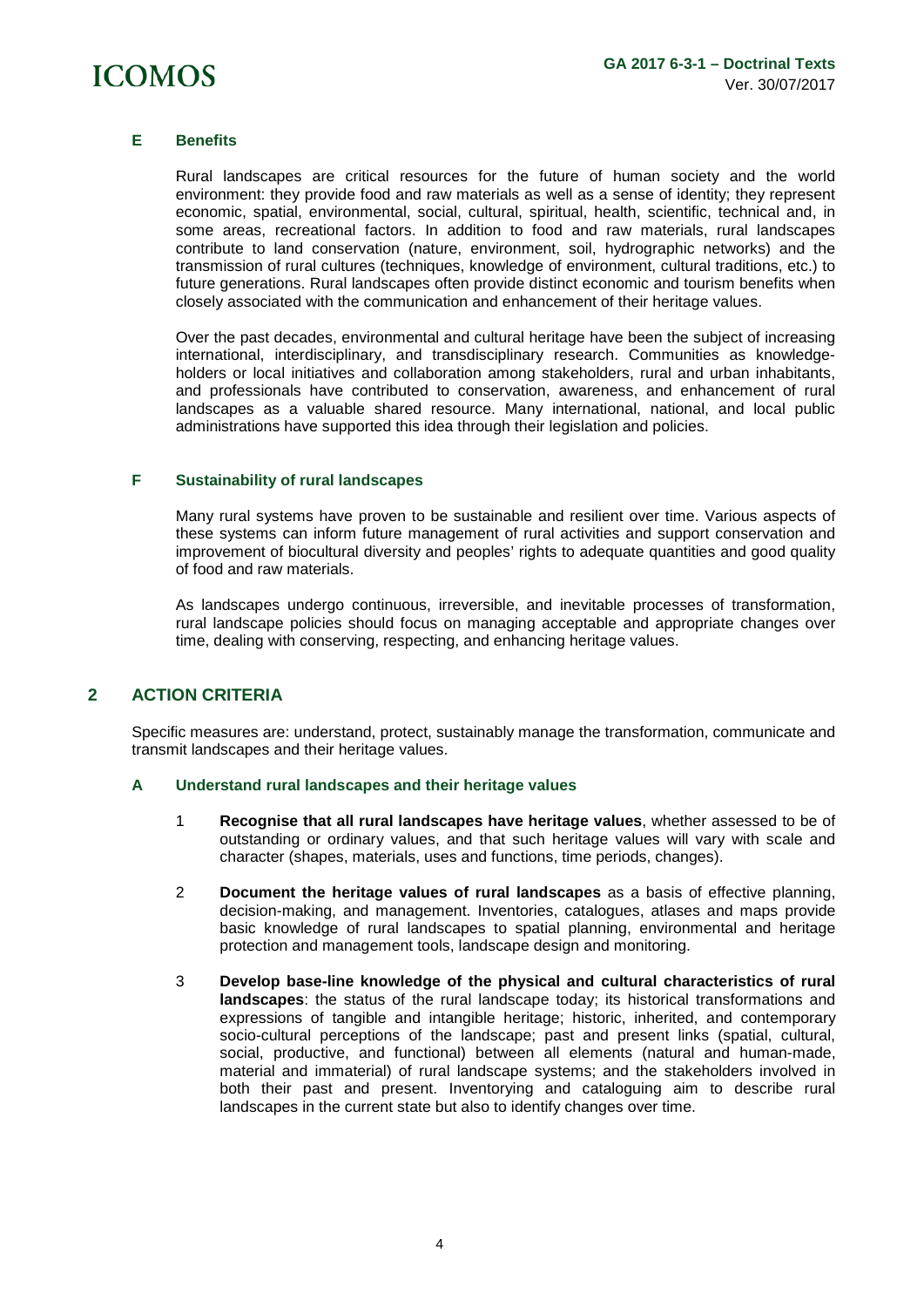# **ICOMOS**

- 4 **Inventory and catalogue rural landscapes at all scales** (world, regional, national, local)**.** These tools should integrate local, traditional and scientific knowledge and use systematic methods that are readily achievable and suitable for use by both specialists and non-specialists in all countries in order to collect and compare rural landscapes internationally and locally. In order to achieve an effective database, inventorying and cataloguing activities should consider complexity, costs of human resources, timing of data collection and organisation, and involve both experts and local inhabitants.
- 5 **Develop knowledge to enable comparison of rural landscapes at all levels** (world, regional, national, local), monitoring historical changes to rural landscapes and support shared learning and collaboration from local to global scales and among all public and private stakeholders.
- 6 **Recognize local populations as knowledge-holders** who in many cases help to shape and maintain the landscape and should be involved to the building of collective knowledge.
- 7 **Promote extensive and ongoing cooperation among public institutions, nongovernmental organizations, and universities** for research, information sharing, technical assistance, and coordination of a wide variety of knowledge building activities at all administrative levels.

#### **B Protect rural landscapes and their heritage values**

- 1 **Review and implement legal and policy frameworks** to ensure biocultural sustainability and resilience in use and transformation of rural landscapes with respect to global, national, local threats, risks and opportunities.
- 2 **Implement policies** via laws, rules, economic strategies, governance solutions, information sharing, and cultural support. The complex character of rural landscapes necessitates development of both specific and cross-sectoral policies that consider broad cultural, social, economic, and environmental factors.
- 3 **Define strategies and actions of dynamic conservation, repair, innovation, adaptive transformation, maintenance, and long term management**. These should seek to balance global and local approaches, and ensure the involvement and cooperation of all stakeholders and communities in their effective design and daily management.
- 4 **Consider that rural landscape heritage values are economic, social, environmental, cultural, spiritual and spatial** and that awareness of the values of each rural landscape enables the management of appropriate and effective future transformations.
- 5 **Prepare effective policies** based on informed local and other knowledge of the landscapes, their strengths and weaknesses, as well as potential threats and opportunities. Define objectives and tools. Programme actions with regard to long, medium, and short-term management goals.
- 6 **Define monitoring strategies** to review the effectivity of implemented policies and reassess short, medium and long term goals, related to the monitoring results.
- 7 **Consider that effective policy implementation** is dependent on an informed and engaged public, on their support for required strategies and involvement on actions. It is essential to complement all other actions. Public administrations should support proactive and bottom-up initiatives.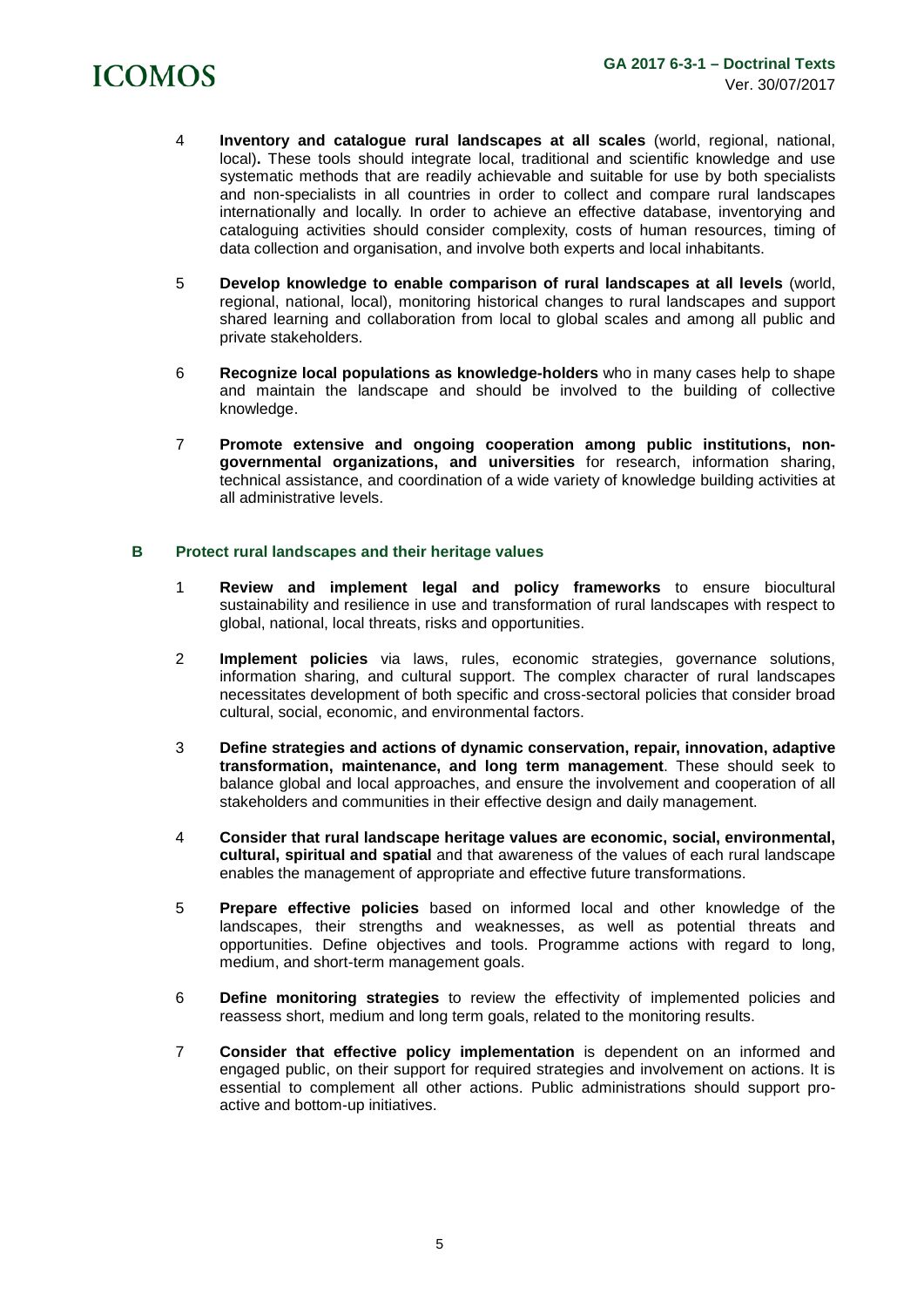# **ICOMOS**

# **C Sustainably manage rural landscapes and their heritage values**

- 1 **Consider bio-cultural rights within food and natural resource production**. Implement planned management approaches that acknowledge the dynamic, living nature of landscapes and respect human and non-human species living within them. Respect, value, and support the diversities of cultures and various peoples' approaches to nature.
- 2 **Recognize key stakeholders of rural landscapes, including rural inhabitants,** and the local, indigenous, and migrant communities with connections and attachments to places, their role in shaping and maintaining the landscape, as well as their knowledge of natural and environmental conditions, past and present events, local cultures and traditions, and scientific and technical solutions trialed and implemented over the centuries. Acknowledge that the good standard and quality of living for rural inhabitants enables strengthening of rural activities, rural landscapes, and transmission and continuity of rural practices and cultures.
- 3 **Consider the connections between cultural, natural, economic, and social aspects**  across large and small landscapes, in the development of sustainable management strategies for rural landscapes as heritage resource.
- 4 **Consider the interconnections between rural and urban landscapes.** Rural landscapes are a resource for urban inhabitants' quality of life (recreation, food quality and quantity, firewood, water and clean air quality, food gardening, etc.) in all metropolitan areas of the world. Urban areas can provide economic opportunities for rural landscape products and integrated other activities as recreation, education, agritourism, demanded by citizens (multifunctionality). Cooperation between rural, peri-urban, and urban inhabitants should be actively encouraged and practiced, both in sharing knowledge of rural landscapes' heritage and the responsibilities for their management.
- 5 **Find a balance** between long-term sustainable (economic, social, cultural, environmental) resource use and heritage conservation, and the short-term needs of rural workers' quality of living, which is a prerequisite for the continuation of activities that generate and sustain rural landscapes. Quality of living consists of both income and social appreciation, provision of public services including education, recognition of culture rights, etc. This requires finding appropriate ways and solutions in which living heritage values can be recognized so that change and adaptation are to be compatible with the conservation, use, and communication of heritage values, as well as with the economic enhancement of rural landscape heritage.
- 6 **Support the equitable governance of rural landscapes,** including and encouraging the active engagement of local populations, stakeholders, and rural and urban inhabitants, in both the knowledge of, and responsibilities for, the management and monitoring of rural landscape as heritage. Because many rural landscapes are a mosaic of private, corporate, and government ownership, collaborative working relationships are necessary.

## **D Communicate and transmit the heritage and values of rural landscapes**

- 1 **Communicate awareness** of the heritage values of rural landscapes through collaborative participatory actions, such as shared learning, education, capacity building, heritage interpretation and research activities. Develop participatory plans and practices that involve civil society, private organizations, public authorities, and amongst both urban and rural inhabitants.
- 2 **Increase awareness** of the means and methods for transmission of traditional and technical knowledge and practices and develop case studies to do so and disseminate best practices.